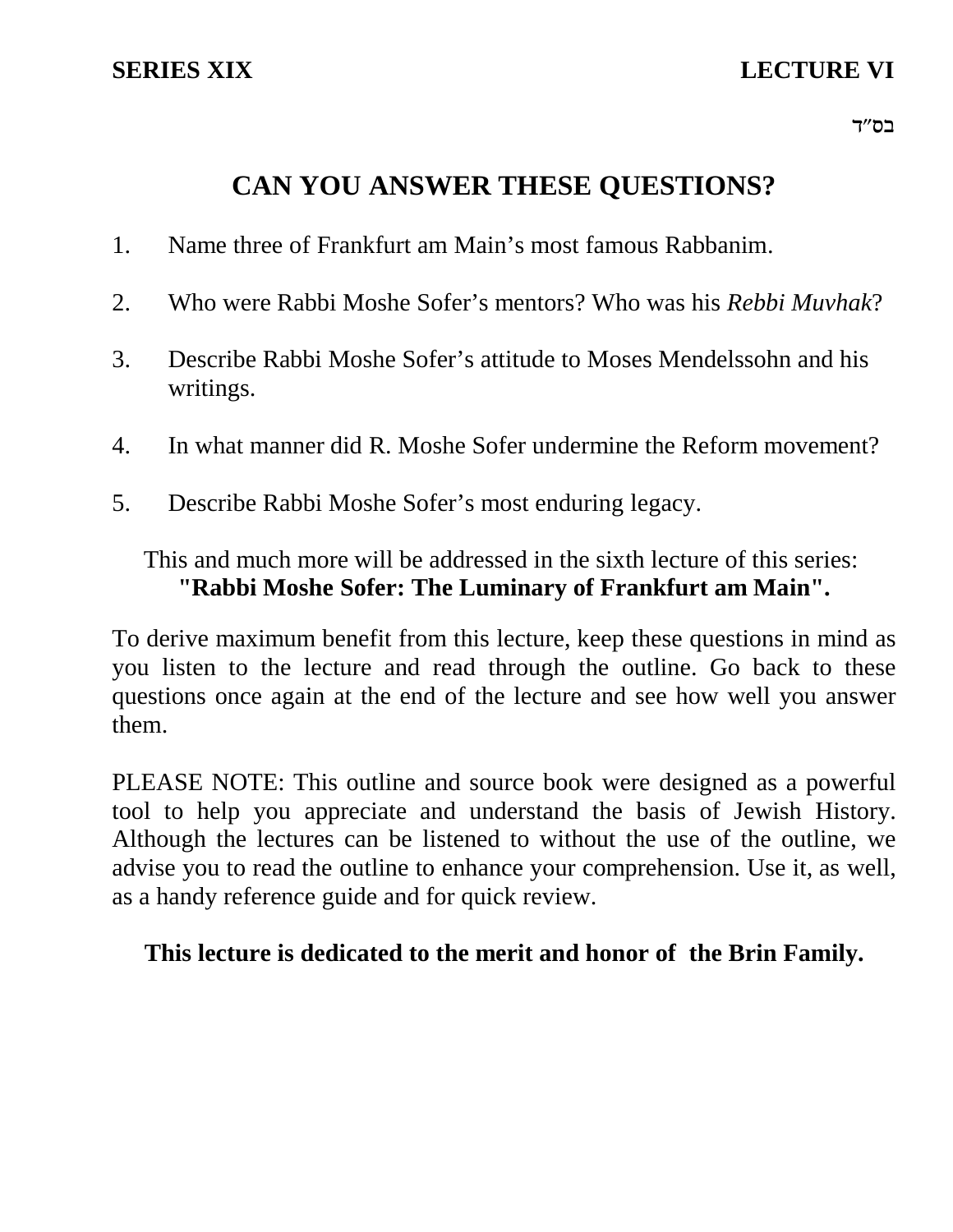### THE EPIC OF THE ETERNAL PEOPLE Presented by Rabbi Shmuel Irons

#### Series XIX Lecture #6

### RABBI MOSHE SOFER: THE LUMINARY OF FRANKFURT AM MAIN

### I. Rav Nasan Adler: Rav Moshe Sofer's Holy Teacher

A.

...<br>אנא עובדא ידענא שמ״ו החסיד זצ״ל מסר דבריו לפני וחד דעימי בסוף שנת תקמ״ד הנכנס לתקמ״ה דהיינו סוף שמיטה וידענא שלא עשה פרוזבל בסוף תקמ"ג כי לא זזה ידי מתוך ידו ממש לידע כל **p oniq (n"eg) d wlg xteq mzg z"ey** . . . ei`aene ei`ven eikxc

I know of an incident that occurred with my pious (*chosid*) teacher and master, [R. Nasan Adler] in which he gave me and someone else with me the power of attorney to collect his debts (*prosbul*). This occurred at the end of the (Hebrew) year 5544 (1784) right before the beginning of 5545, i.e. at the end of the *Shmittah* year. I know for a fact that he didn't make a *prosbul* at the end of 5543 (1783), for my hand literally didn't move away from his hand [during that entire period]. I knew all his ways, his comings and goings. **Teshuvas Chasam Sofer Volume 5 (***Choshen Mishpat***) Chapter 50**

B.

i) ועוד רגע אדבר, כי שמות קודש הם פעולות אמתיות ממה שראיתי בעיני מאיש מופת מורי **fvw oniq (g"e`) ` wlg xteq mzg z"ey** . . . l"vf wcv odk

I would like to briefly add the following: The [Divine] names truly have the power to effect things. [I know this first hand] from that which my own eyes witnessed [which] that wonderous man, my master, the righteous Kohen, of blessed memory, [Rav Nasan Adler, effected by their use]. . . . **Teshuvas Chasam Sofer Volume 1 (***Orach Chaim***) Chapter 197**

פעם אחת היה החתם סופר במסיבת תלמידי חכמים ובא המדובר מן הגאון רנ״א, ואמר אחד  $\,$ מן המסובין הוא היה מלאך ד' צ-באות. וענה ואמר הח"ס. מה מלאך? ותחסרהו מעט מאלקים. **a"ry scl dxrd 'a wlg xteq mzgd zeyxc**

On one occasion the Chasam Sofer was sitting amongst a group of Torah scholars and the topic of discussion turned to the subject of the Gaon Rav Nasan Adler. One of the assembled described him as an angel of the L-rd of H-sts. The Chasam Sofer replied. Just an angel? He was only slightly less than G-d himself. **Deroshos Chasam Sofer, Volume 2 note to page 372**

C.

ולכן ראיתי רבותי הגאון הפלאה ז"ל ומורי החסיד שבכהונה מהו' נתן אדליר זצ"ל והגאון מהו' זלמן חסיד ז"ל שלא המשיכו עדה, מעיד אני עלי שמימי לא שמעתי מפי קדושי ישראל הנ"ל ס' הזוהר יוצא מפי קדשם בשום דרוש, ותלי"ת לא זזה ידי מתוך ידם ולא חסרתי מהם וכו', ותלי"ת תלמידיהם .ineta אין פרץ וכו' כדבס"פ היה קורא [י"ז ע"ב], ומ"מ אין א' דומה לחברו, זה הוא מה שמרגלא בפומי **fvw oniq (g"e`) ` wlg xteq mzg z"ey**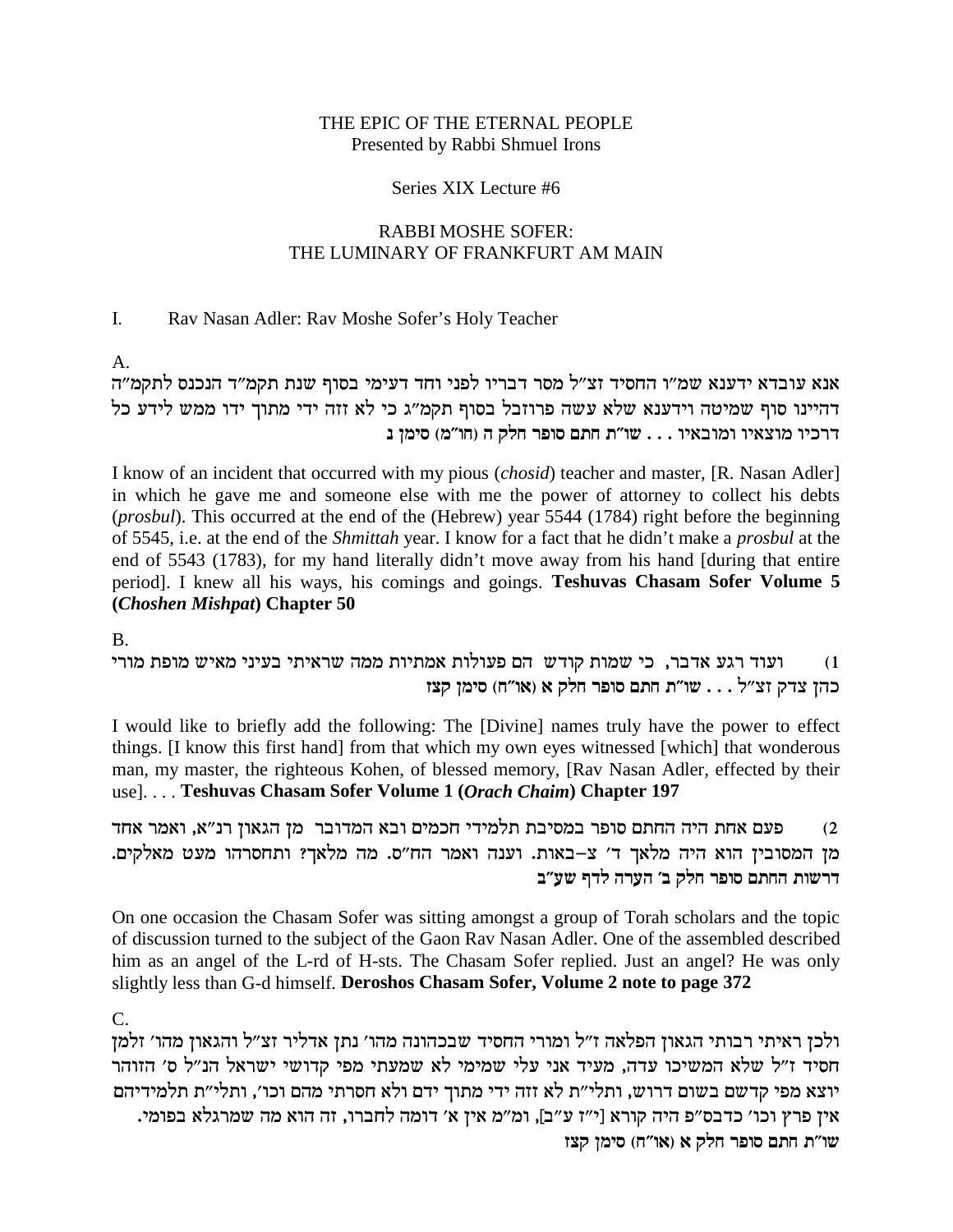... For that reason I saw that my teachers, the Gaon, the author of the Hafla-ah, of blessed memory, and my master the most pious of the priesthood, our Master, HaRav HaGaon Nasan Adler, of blessed memory, and the Gaon, our Master HaRav HaGaon Zalman Chasid, of blessed memory, (who did not lead a congregation), upon which I now bear witness that I never heard mention of the Sefer Zohar come out from their holy mouths. Thank G-d, my hand didn't leave their side (lit. hand) and I didn't miss anything that they said. And thank G-d that amongst their students there is no one who left the fold (see Berachos 17b). Nonetheless, not one of them can be considered, in any way, similar to the other. This is something that is constantly in my mouth (i.e. which I constantly reiterate). Teshuvas Chasam Sofer Volume 1 (Orach Chaim) Chapter 197

D.

ומ"ש רמכ"ת בסוף דבריו דלהראב"ד כהנים בזה"ז אינם מוזהרים על הטומאה כיון שכולנו  $(1)$ טמאי מתים יעיין בדגול מרבבה בי"ד סי' שע"א ד"ה אמר יחזקאל וכו' | ונהירנא כד הוינא טלי יוצק מים ע"י מורי חסיד שבכהונה הגאון מה"ו נתן אדלער ז"ל שנת תקמ"ג בעברנו דרך פראג ראה פני הגאון נב״י זצ״ל והי׳ פלפולם בדברי הראב״ד והנב״י הראה למורי זצ״ל את אשר כ׳ על גליונו ומ״ו ז"ל פלפל עליו ונפרדו זה מזה והחליפו פלפולם ע"י ואני הייתי מוציא ומבי' הדברים ואז חזר בו הגאון נב״י והוסיף על הגליון הך אמר יחזקאל וכו׳ ואני בעניי אח״ז כמו שלשים שנים מצאתי שכ״כ הראב״ד בתמים דעים סס״י רל״ו דאסורי׳ מן התורה . . . שו״ת חתם סופר חלק ב (יו״ד) סימן שלח

Regarding that which you wrote at the end regarding [your interpretation of] the Raavad's opinion i.e. that Kohanim (priests) in our times are not prohibited from becoming *tamei* (ritually impure through contact with a dead body), since in any case today we are all *tamei maisim* (ritually impure through contact with a dead body). See Dagul Mairvavah, Yoreh Deah 371 . . . I remember the time when I was still young and poured water over the hands of (i.e. personally served) the Chasid shebeKehunah (the most pious of the priesthood) HaGaon, our Master, HaRav HaGaon Nasan Adler, of blessed memory, in the year 5543 (1783), when we passed through the city of Prague and R. Nasan Adler met with the Gaon, the author of the Noda BiYhuda, of blessed memory. They were arguing regarding the words of the Raavad and the Noda BiYhuda showed my master, of blessed memory, that which he had written on the margin of his Shulchan Aruch and my master and teacher, of blessed memory, argued with him. After parting company they still exchanged arguments (*pilpulim*). I was the go between and went back and forth carrying their [written] arguments. It was then that the Gaon Noda BiYhuda recanted and added on his margin the words, "Yechezkel said etc." Afterwards, some thirty years later, I, in my impoverished state, found that the Raavad in [his Sefer] Tamim Deiim, at the end of chapter 236, stated that it is forbidden, by Torah law, for a Kohen who was already a *tamei* mais (ritually impure through contact with a dead body) to come in further contact with the dead. Teshuvas Chasam Sofer Volume 2 (Yoreh Deah) Chapter 338

ואני אומר אע"פי שאמרה הגאון זצ"ל בואו ונסמוך על מורינו הגאון חסיד שבכהונה רבי  $(2)$ המובהק מוה׳ נתן אדליר כ״ץ זצ״ל שהוא קבל עשרים צוואנציגער בפדיון בכור התורני מוה׳ אייזק מאת אביו מוה׳ עוזר מק״ק צעהלי׳ בעיר וייען ביום שלשים ואחד והבכור הי׳ אצל אמו בק״ק הנ״ל וזה הי' בשנת תקמ״ה לפ״ק ביצקי מים על ידי מורי הגאון הנ״ל והי׳ במסיבה ההיא עוד מופלגי תורה ולא רפרף אדם בזה כי בל"ס מ"ש הדג"מ סוף דבריו הוא האמת דסמכי' אחזקה דאתי מכח רובא דרוב נשים בני קיימא יולדת . . . שו"ת חתם סופר חלק ב (יו"ד) סימן רצד

And I say that even though that the [previously mentioned] Gaon, of blessed memory, stated [that one should not redeem a first born son on the thirty first day unless the child is definitely

 $\overline{2}$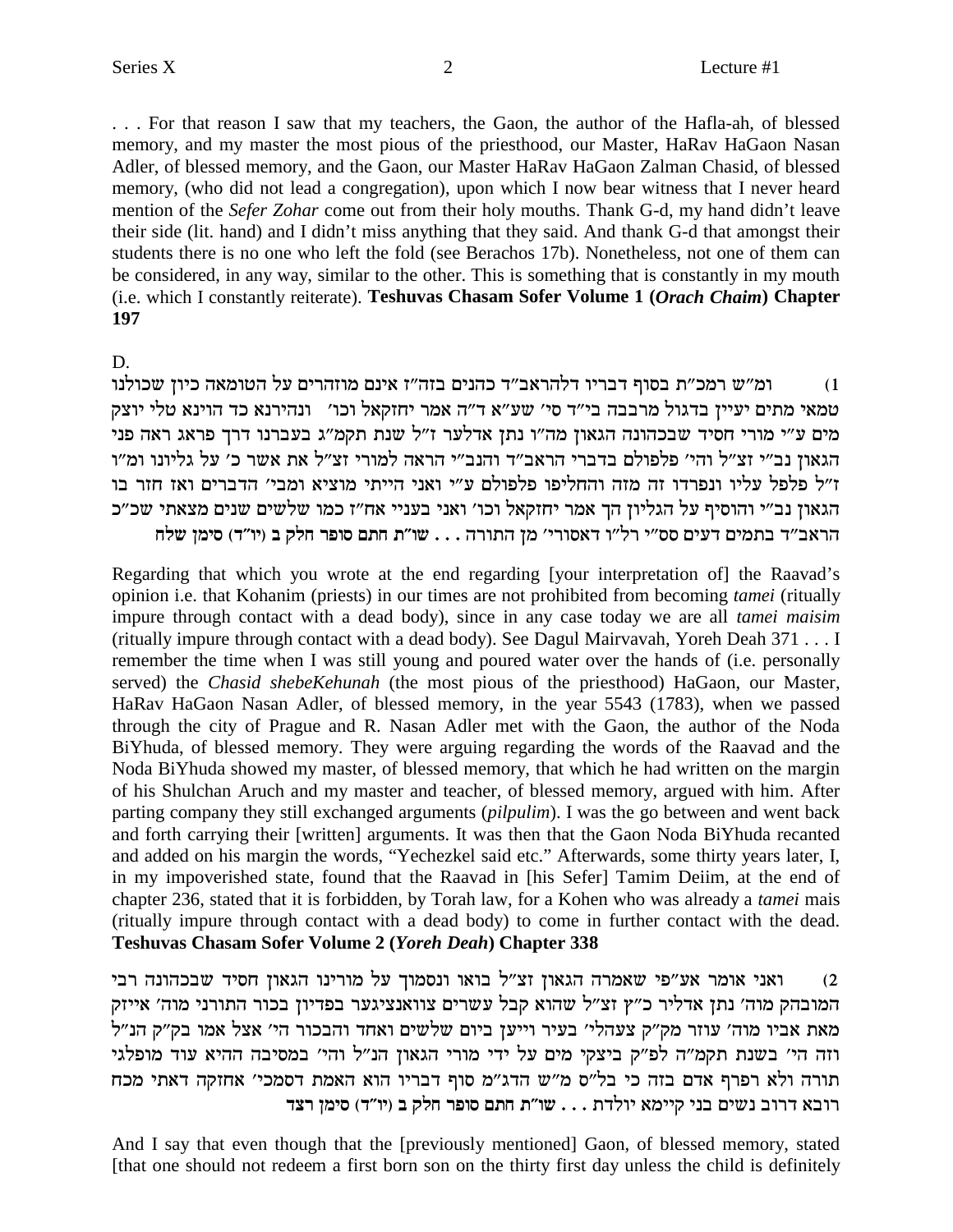alive and present,] we should [rather] fully rely upon our master, the Gaon, the Chasid shebeKehunah (the most pious of the priesthood), my greatest teacher, HaGaon, our Master, HaRav HaGaon Nasan Adler, the Righteous Kohen, of blessed memory, who received twenty *tzvantzegers* (twenties) for the redemption of the first born, the *ben Torah* HaRav Isaac, which was given by his father HaRav Ozer, who hailed from Tzehlem (Hungary). This happened in Vienna while the first born was with his mother in Tzehlem. This happened in the year 5545 (1785) in the period when I poured water over the hands of (i.e. personally served) my master, the above named Gaon. Amongst those in attendance were great Torah scholars and no one made any remarks, for the closing statement of the Degel Mairyava is certainly true that we rely upon a *chazakah* (an assumption of continued unchanged status) which is based upon a rov (the assumption that this case is not unusual but rather typical of the majority of cases), since most women give birth to viable offspring . . . Teshuvas Chasam Sofer Volume 2 (Yoreh Deah) **Chapter 294** 

#### $\Pi$ . Mattesdorf

פה ק״ק מ״ד כמעט רגע אירע דבר ביום י״ח אדר שני העבר שנת תקס״ב לפ״ק יצא אש ומצא קוצים בבית אינו יהודי ונאכל גדיש וקמה בבתי ישראל רובא דמנכר מרחוב היהודים בעו"ה ונשתלחו לכאן נדבות הרבה מקהלות קדושות הקרובות והרחוקות נדיבי עם אלקי אברהם לסיועת הניזקין ובהגיע תור חלוקת קופה הנ"ל נסתפקו אקרו"ט (אלופי קהל ראשים וטובים) בכמה ספיקות בענין החלוק' ההיא כאשר יתבאר לפנינו מתוך חלקי התשובה והם הקריבו לפנינו לעיי' בהך מלתא ולהמציא סדר החלוקה עפ"י ד"ת או קרוב לזה באופן שכל א' על מקומו יבוא בשלו'. שו"ת חתם סופר חלק ב (יו"ד) סימן רלט

Here, in the holy city of Mattesdorf, on the eighteenth day of the past second month of Adar, 5562 (1802), due to our many sins, a fire started abruptly in the home of a Gentile and quickly spread to the vast majority of the homes on the Jewish street. Many charitable donations were sent here from Jewish communities, far and near, those who were filled with dedication to the G-d of Avraham, to assist in repairing the damage. When it came, however, to deciding how to apportion the above mentioned funds, the leaders of the community had many questions regarding the allocation of funds . . . and they presented their questions before us (the Bais Din) to decide in accordance with Torah law or in close approximation of Torah law so that everyone's claims will be peacefully settled. Teshuvas Chasam Sofer Volume 2 (Yoreh Deah) **Chapter 239** 

 $III.$ The Teacher and Authority of Central Europe's Jewry

A. Our principle care of all is this: to educate our children well, and we think it to be the most necessary business of our whole life to observe the laws that have been given us and to keep those rules of piety that have been delivered down to us. Josephus, Against Apion Book **I** Par. 12

 $B<sub>1</sub>$ But for our people, if anybody but asks any one of them about our laws, he will more readily tell him all than he will tell his own name and this is in consequence of our having learned them as soon as we became sensible of any thing and of our having them, as it were, engraved on our souls. Josephus, Against Apion Book II Par. 19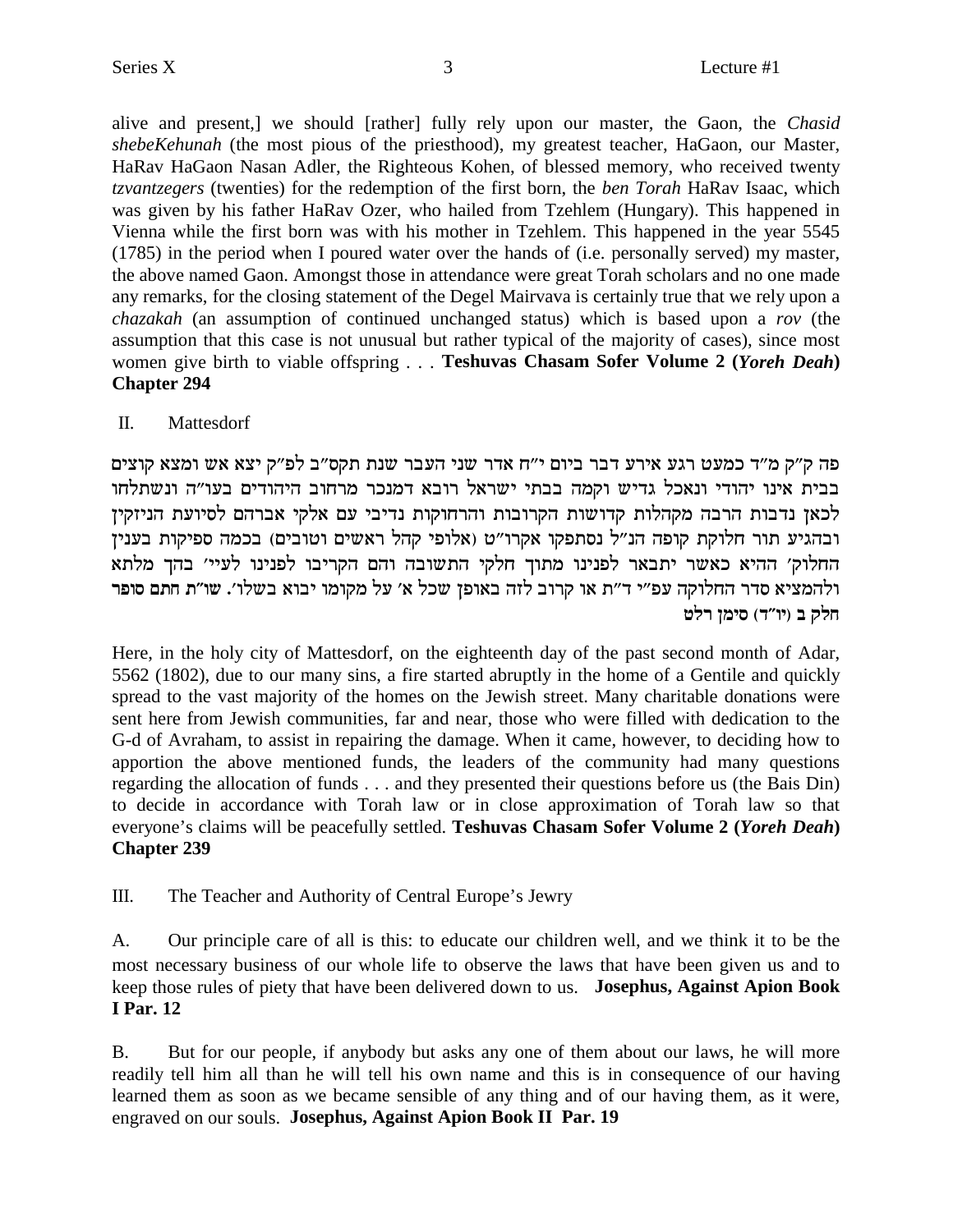$C_{\cdot}$ 

## מתוך קנאת ד׳ ואהבת תורה הם שולחים את כל בניהם ללמוד כדי שיבינו בתורת ד׳. היהודי, גם העני שבעניים אם יש לו עשרה בנים ישלח אותם ללמוד. . . . ולא רק את הבנים אלא אף את הבנות. מתוך דברי תיאולוג נוצרי, תלמידו של אבאלארדוס. סוף המאה הי״ב למספרם

As a result of a G-dly passion and a love of Torah do [the Jews] send their children to study in order that they know G-d's Torah. Even the poorest of the Jewish poor, who has ten sons, will send them all away to study Torah. . . . And not just the sons, but also the daughters [are educated in Torah]. The words of a twelfth century Christian theologian who was a disciple of Peter Abelard

"About two centuries ago the study of the Talmud blossomed amongst German Jewry as D. perhaps never before. The communities of Germany, both large and small, were distinguished for their deep and upright piety. Yeshivoth were to be found in every city in which Jews dwelled, Prague, Fuerth, Frankfort-on-Main, Mainz, Worms, Mannheim, Karlsruhe, Berlin, Breslau, Frankfort-on-Oder, Halberstadt and innumerable smaller places to which youths eager for learning, streamed from all parts of Germany. Then there arose an unholy dispute which was directed particularly against the great Rav Yonoson Eybeshuetz. The damage caused by this dispute, and the extent to which it contributed towards dissuading young people from studying Torah and demoralizing the ranks of the G-d fearing, cannot be adequately described. We still had an opportinity of hearing accounts of contemporaries who lived through the dispute." Rabbi Marcus Lehman, Hagadah shel Pesach

E.

אני זקנתי ושבתי ולא זכיתי למאור התורה . . . ואין לי פנאי לחבר חבורים ולא לגלות שגיאות אחרים . . . אך זה לי משנת תקמ"ו ואילך מלמד תנוקות אני עם בחורים עד שידעו ויבינו שאין בי ממש . . . אז יבואו וישמשו אחרים תחתיהם וזה חלקי אשר ישאר אחרי . . . ויתר הדברים אני עושה בנחיצות כהולך ע"ג גחלים. מכתבו של החת"ם סופר לרבי זכריה ישעיה יולס

I have grown old and have not yet merited the light of Torah . . . I don't have the free time to compose works nor to critique the works of others.... The one thing that I do have, however, is that from the year 1786 and on I have taught young children together with adolescents [or young adults] until they reach the maturity of knowing and understanding that I don't have real substance [and leave me].... Afterwards others come to take their place. This is my portion, that which will endure after me.... Anything else I do is done under pressure akin to walking on coals. A Letter from the Chasam Sofer to Rabbi Zechariah Yeshayah Yolles

F.

תלית"ש אני יושב פה בקהל עדת ישראל אשר רובם כשרים ויראי ד' ויש בהם מופלגי תורה רבים . . . ואני בתוכם באהבה ואחוה וריעות ובכבוד . . . מכתב לק״ק פיורדא בשנת תקפ״א .

Thank G-d I live here in a Jewish community in which the majority are upright and G-d fearing. There are many amongst them that are distinguished in their knowledge of Torah.... I live amongst them in a spirit of love, brotherhood, friendship and dignity.... Letter to the Jewish community of Furth in the year 1821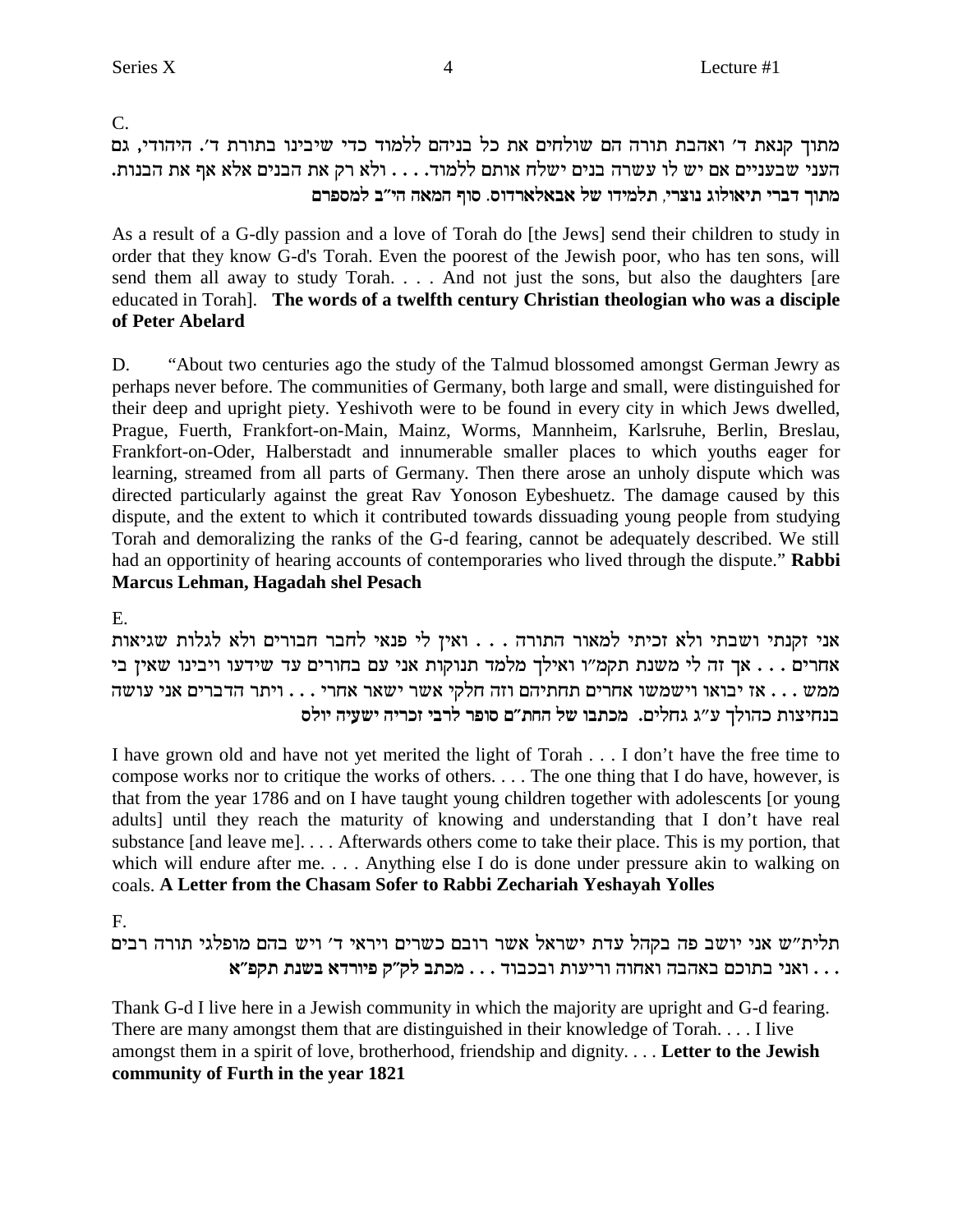#### $IV.$ The Siege of Pressburg

ומתוך זמן התפלה הנ״ל חדלו הקולות ופסקו לגמרי ואז נפנו האנשים לכבות אחת לאחת ומצאו אבני בליסאראות משקלם מאת וחמישים ליטרות. ורובם בבואם אל מחוז חפצם נפוצו לחתיכות, וכל חתיכה וחתיכה היה בה כדי להמית ולהרוס בנינים ולחרוב מעונות ועל כלל במשך הימים אלו לא נשאר בית בבתי העיר שלא הוזק שום היזק מה ולא נודע לי כי אם ד׳ בתים שהוא מבית הכנסת עד ביתי ויבית בכלל שלא נפל שם חץ כלל, אבל זולת זה אפי׳ מגבוה מעל לגבוה בגובה הר מבצר ובמצר בעצמו לא היה קריה אשר שגבה מהם. ואז יצאתי חוץ לעיר עם בני ביתי למקומי הראשון אשר הי' שם אהלי בתחלה בק"ק יערגען ויחדו לי שם דירה וגם רוב בני הקהלה יצאו, . . . הרבה עניים וב״ב שכבו על פני השדה יום ולילה כי לא מצאו מקום מנוח גם הי׳ שם בגולה הרה ויולדת בני אמם וחולים וזקנים הרבה מאוד. ספר הזכרון

... In the midst of this prayer service the sounds [of war] became increasingly muted and then stopped all together. It was then that the people left [the synagogue] and went out to douse the various fires. They discovered cannon balls that weighed 150 liters. Most of the cannon balls shattered as they hit their targets; each one of the pieces of shrapnel was large enough to kill people, destroy buildings or demolish homes. In general there wasn't a home in the entire city that didn't sustain some damage. I am only aware of four houses that [were spared]. These are the synagogue and the three adjacent homes, the third being my own home. Not even a bullet fell upon them. Besides these, however, even the most well fortified buildings fell victim [to the barrage]. It was then that I left the city together with my family to where I had previously gone during the onset of this period [of the siege], to the city of Jergen. There, [the town's people] set aside for me a dwelling. [During this lull in the fighting,] most of the community also left [Pressburg].... Many impoverished people and people of means slept day and night in the fields for they couldn't find a place of rest [anywhere else]. Included amongst the exiles were pregnant women and women who had just given birth together with their infants, and many sick and elderly.people.... Sefer HaZikaron

 $V_{\cdot}$ The Chasam Sofer's Ethical Will

בעזה״י

יום ה' ט"ו כסלו זכור אזכרנו עוד לפ"ק.

כי לא ידע האדם את עתו עת לעשות לד׳ הרבו תורתכם רומם בית אלקינו ולהעמיד חורבותיו אתם בני ובנותי וחתני ונכדי ובניהם שמעוני וחיו. אל תט לבכם לדבר רע להתעולל עלילות ברשע את אישים פועלי און החדשים מקרוב נתרחקו מאת ד׳ ותורתו כעו״ה על תדורו בשכונתם ולא תתחברו עמהם כלל וכלל. ובספרי רמ״ד אל תשלחו יד, עולמי עד, אז רגלך לא ימעד. תנ״ך עם פירש״י ותורה עם פ" רמב"ן תהגו ותלמדו את בניכם כי הוא ראש אמונת אומן, ובו תתחכמו מכלכל דרדע והימן, ואם ח"ו תתנסו בנסיון רעב וצמא ועוני ד' יצילכם עמדו בנסיון הלז, ואל תפנו אל האלילי' אל תפנה אל מדעתכם. והבנו׳ יעסקו בספרי אשכנז בגופן שלנו המיוסדי׳ על אגדת חז״ל ולא זולת כלל, ומנעו רגליכם מטרטיאות חלילה וחלילה אני אוסרכם באיסור גמור ותזכו לחזות בנועם ד׳ ובשמחתו את בניו בב"א. ואם ירום ד' קרנכם ויחוס לחוננכם כאשר אקוה בעזה"י אל תרימו ראשכם בגאוה וגודל לב נגד שום אדם כשר ח"ו, דעו כי אנחנו בני אברהם תלמידי משה רבינו עבדי מלך דוד, אבינו אמר אנכי עפר ואפר, רבינו אמר ונחנו מה, מלכנו אמר ואנכי תולעת לא איש, והמלך המקווה יתגלה בדמיון עני ורוכב על החמור וא"כ גאוה וגודל לבב מנין לנו, התחזקו ואמצו בשקידה ועיון רב בתורת ד' ועשו קיבוץ וריבץ פעלים לתורה ברבים ואם מעט לפניכם, מאותו המעט אשר חננכם ד' למדו ברבים בכל מאמצי כח ובאופז שידעתם בתום לבבם שהקב״ה יודע מכם שאיז תערובו׳ כוונה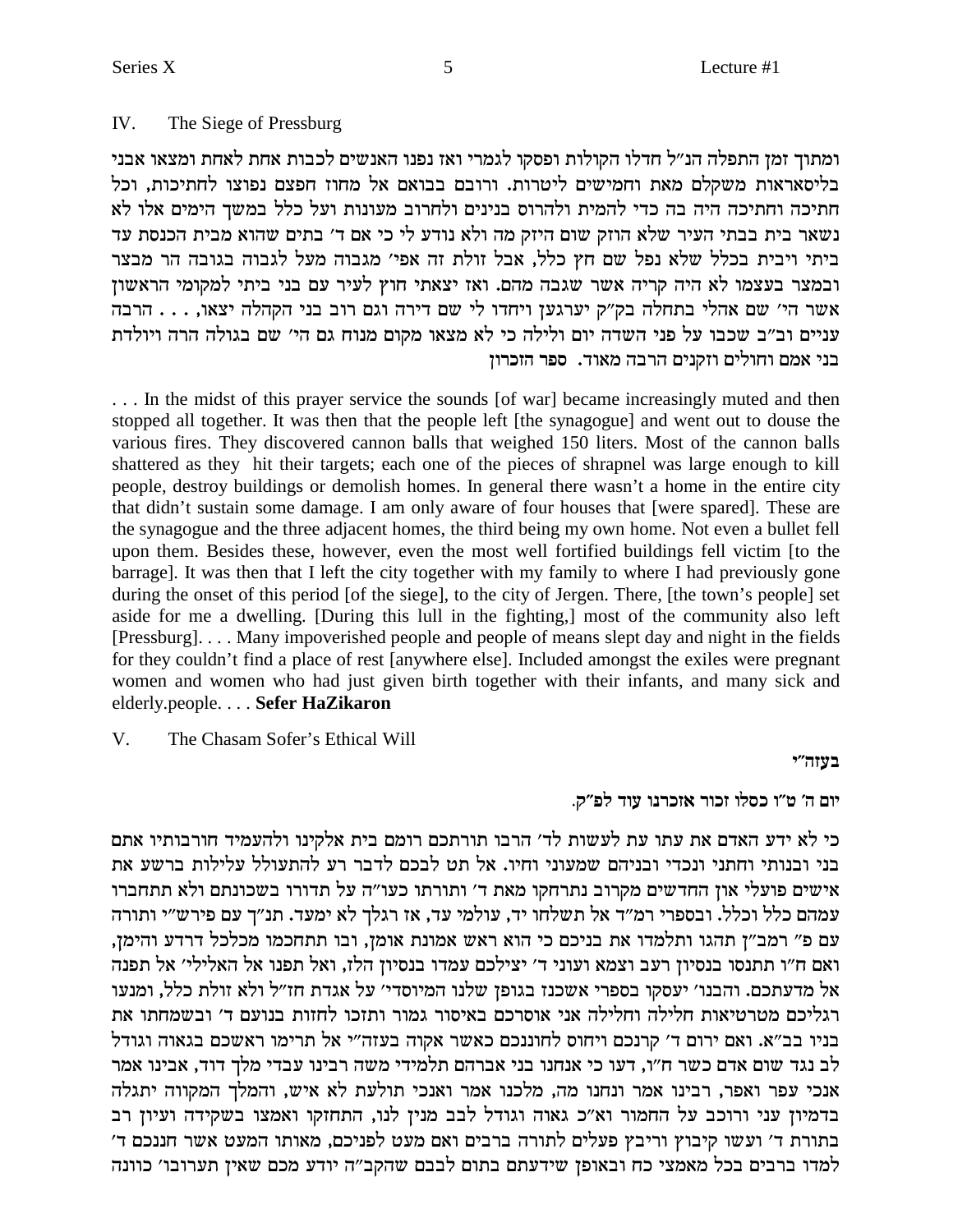כ״א לכבוד שמו הגרול לבדו ולפניו לא יבאו חנף הזהרו משינוי "שם" "לשון" ומלבוש" ישראל ח"ו, וסימן ויבא יעקב ש ל ם. אל תדאגו אם אינני מניח לכם הון כי אבי יתומי' יחוס וירחם על יתומי' מאב ומאם ואל יטוש אתכם אין מעצור לד' להושיע ברב או במעט. ומתורת ד' אל תעשו , עטרה ולא קרדום ח״ו מכ״ש שחלילה ליסע ממקום למקום לדרוש כדורש דמים או לומר קבלוני כי בשמך יקראוך ובמקומך יושיבוך ומשלך יתנו לך ולא תאמרו נשתנו העתים, כי יש לנו אב זקן ית"ש לא נשתנה, ולא ישתנה, וכל רע לא יאונה, ותתברבו מקדם מעונה.

**.oiinct"tn xteq w"dyn**

With the help of G-d

Thursday, the fifteenth of Kislev, 5597 (1836)

Since a person doesn't know the time [when he will leave this world], it is essential that he spends his time to act on behalf of Hashem. Increase your knowledge of Torah, lift up the House of our G-d and restore its ruins. You, my sons and daughters, my sons-in-law, grandchildren and their children, listen to me and you will live. Don't turn your hearts to evil and act together with the evil doers who have recently distanced themselves from Hashem and His Torah, through our great sins. Don't live in their neighborhoods and don't join with them in any manner whatsoever. Never at all shall you take hold of the books of R. Moses [Mendelssohn] from Desau. Then your foot will not slip. Study and teach your children the entire Holy Scripture (*Tanach*) with Rashi's commentary and the Torah with the commentary of Ramban (Nachmanides) for it is the foundation of [our] faith and with it you shall be more wise than Kalcol, Darda, and Heman [i.e. the leading intellects of the world] (see Kings I 5:11). Should you be tempted through the temptations of hunger, thirst and poverty, may Hashem protect you. Resist those temptations but don't turn unto the idols or to the gods of your own making (see Shabbos 149a)! The daughters may read German (Yiddish) books written in Hebrew script which are based upon the Agadah of our Sages of blessed memory but absolutely nothing else! Stay away from the theaters, G-d forbid. I absolutely forbid you! Through this you will merit to see the pleasantness of Hashem and the joy He will experience with His children, speedily in our days. Amen.

If Hashem will raise up your dignity and will grace you, as I hope He will, don't raise up your heads in pride with an expansive (confident) heart against any righteous person, G-d forbid. You should know that we are the children of Avraham, the disciples of Moshe, our teacher, and the servants of King David. Our father [Avraham] said, "I am but dust and ashes." Our teacher [Moshe] said, "We are but nothing." Our king [David] said, "I am but a worm and not a man." And the king for whom we long will be revealed in the form of a poor man riding on a donkey. Consequently, there is no room to have pride and an expansive (confident) heart. Strengthen and fortify yourselves to study Hashem's Torah with much diligence and analysis (*iyun*) and gather together those who will dedicate themselves to its study and publicly disseminate the Torah. Even if you are only teaching a small group, teach them publicly with all of your strength and with such purity that Hashem will surely know that you have no other motive rather than to enhance the honor of His great Name. In His presence there is no flattery [or falseness].

Be careful not to change your name [to one that is not Jewish - m**y**], your language [to a non-Jewish language (i.e. instead of Yiddish) -  $\forall w \forall$ ], and your clothing [to a non-Jewish form of dress - ייבא יעקב שלם (G-d forbid. The mnemonic is - ריבא יעקב שלם  $\sim$  And Yaakov came [to Shechem] in perfect condition **mly**. (Genesis 33:18). Don't be concerned that I didn't leave you a fortune, for the Father of orphans will take pity and be compassionate on those that are orphaned from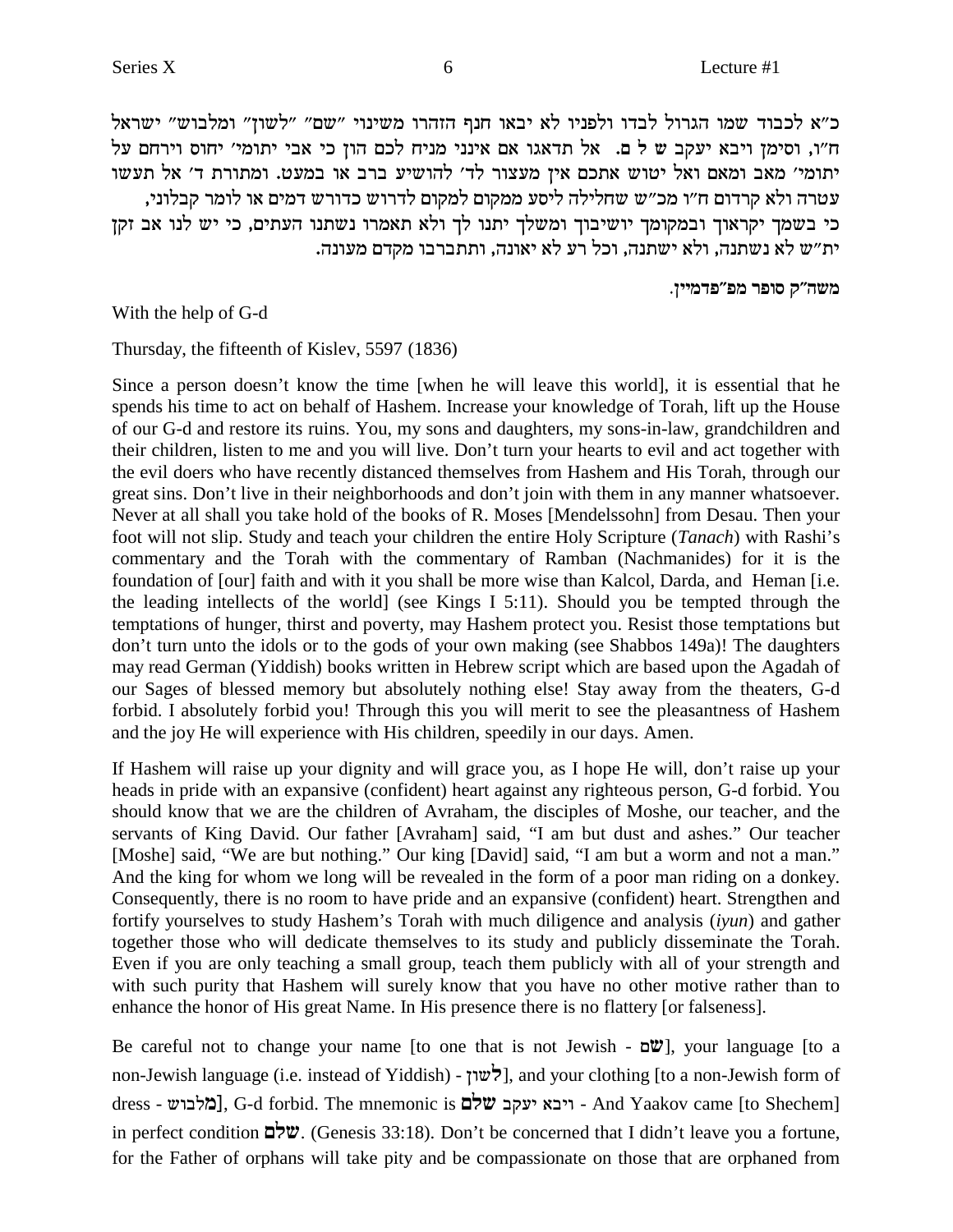their father and mother and He will not forsake you. There is nothing to hold back Hashem from saving you whether there is much [wealth] or little. Don't make the Torah of Hashem a crown for yourselves nor a pick axe, G-d forbid, [with which to make a living]. Most certainly you shouldn't, G-d forbid, use [your knowledge of Torah] to enable you to wander about and preach in order to demand money or to use it as a means of soliciting a position, "for by your name you will be called, to your rightful place you will be placed and from what belongs to you will you be given." (See Yoma 38a-b) Never say that the times have changed, for you have an elderly Father, may His name be blessed, and He will never change. No evil shall befall you and you will be blessed by He whose dwelling has existed before [the creation of the world]. Moshe (the diminutive) Sofer of Frankfurt

- VI. Leading the Struggle Against Reform
- The Bima in the Middle of the Synagogue  $A_{1}$

ומעמידין בימה באמצע הבית כדי שיעלה עליה הקורא בתורה או מי אשר אומר לעם דברי  $(1)$ כבושין כדי שישמעו כולם, וכשמעמידין התיבה שיש בה ספר תורה מעמידין אותה באמצע ואחורי התיבה כלפי ההיכל ופניה כלפי העם. רמב״ם הלכות תפילה ונשיאת כפים פרק יא

שלו' וכ"ט לי"נ הרב הגאון המפורסם המופלג החרוץ ושנון כש"ת מו"ה משה פערלס נ"י  $(2)$ אב"ד דק"ק א"ש יע"א:

יקרתו הגיעני, וע״ד בהכ״נ ישנה שסתרו אנשי הקהל קדש והרחיבו בנין החדשה לרומם בית אלקינו ורוצים להעמיד הבימה שקורים בתורה בסוף בהכ"נ סמוך לארון הקודש ולא באמצע כמו שהיה מקדמת דנא באמרם שיהיה נוי והרוחה יותר בבהכ"נ מאשר תעמוד באמצע, ונפשו היפה בשאלתו אי שפיר דמי לשנויי או לא:

תשובה, לפני פר"מ נגלו תעלומות ולא צריך ליעץ במכתיר ויפה כ' דברמב"ם [ה' תפלה פי"א ה"ג] מפרש בונין תיבה באמצע בהכ״נ כדי שישמעו כולם בשוה וכ״כ טור ורמ״א בהג״ה ש״ע סס״י ק״ז וכל המשנה ידו על התחתונה. האמנם בכ״מ כ׳ ללמוד זכות על איזה מקומות בארצותם שבנו הבימה בסוף בהכ״נ, וכ׳ דהם ס״ל דוקא בזמנם שהיה רוב העם ולא שמעו קול הקורא כי אם מהאמצע אבל בעו"ה בקהלות קטנות ואנשים בהם מעט ישמעו גם מהבימה שבסוף בהכ"נ ע"ש, והנה לא הראה כ״מ מקום מנ״ל להפוסקים שתעמוד הבימה באמצע בהכ״נ והוא ש״ס ערוך בסוכה נ״א ע״ב באנשי אלכסנדריא, ויפה כ׳ הרב כ״מ ללמוד זכות על איזה קהלות הנוהגים נגד הש״ס, אבל נ״ל שנשתבשו הקהלות במ״כ אדרבא ק״ו השתא ומה אלכסנדריא שבכל זאת לא שמעו כל הקהל שהצריכו להניף בסודרים ואפ״ה העמידו באמצע ולא בסוף, אע״ג שככה הי׳ יכולים לראות הנפת סודר מהסוף כמו מהאמצע ואם לא די בסודר א' יעמידו שנים, אע"כ לא שפיר דמי למיעבד הכי, ומסברא אומר כיון שאנו מחזיקים הבימה שבה קורין פ' הקרבנות כמו מזבח שמפני כן מסבבים הבימה בחג הסוכות כמו שסבבו המזבח, ואותו המזבח שעמד בהיכל לפני ארון הקודש שהוא מזבח מקטר קטרת היה עומד באמצע הבית מכוון בין מנורה לשולחן וכפירש"י בפ' תרומה [כ"ו – ל"ה] וכמבואר בש"ס [יומא ל״ג ע״ב] ורמב״ם [ה׳ בית הבחירה פ״א ה״ז], ויען הבימה שלנו עומדת בפנים כמזבח הפנימי ע״כ ראוי להעמידו באמצע בהכ״נ לדמותו לבהמ״ק בכל האפשרי ואיז לשנות במקדש מעט שלנו:

ואפילו להכ״מ דיהיב טעמא לזכות אותן הקהלות מ״מ אנו אין לנו, כי הלא אבותינו שבנו בהכ״נ הלז בנו אותו באמצע ש"מ כך היה נוח להם להשמיע לכל העם, ותלי"ת לא נתמעטו הציבור אדרבא נתרבו תלי״ת וא״כ אדרבא אפילו היה נבנה בראשיתה בסוף בהכ״נ כיון שהי׳ מועטים צריכים עתה לבנותה באמצע בלי ספק ועכ״פ חלילה לשנויי מאשר היה: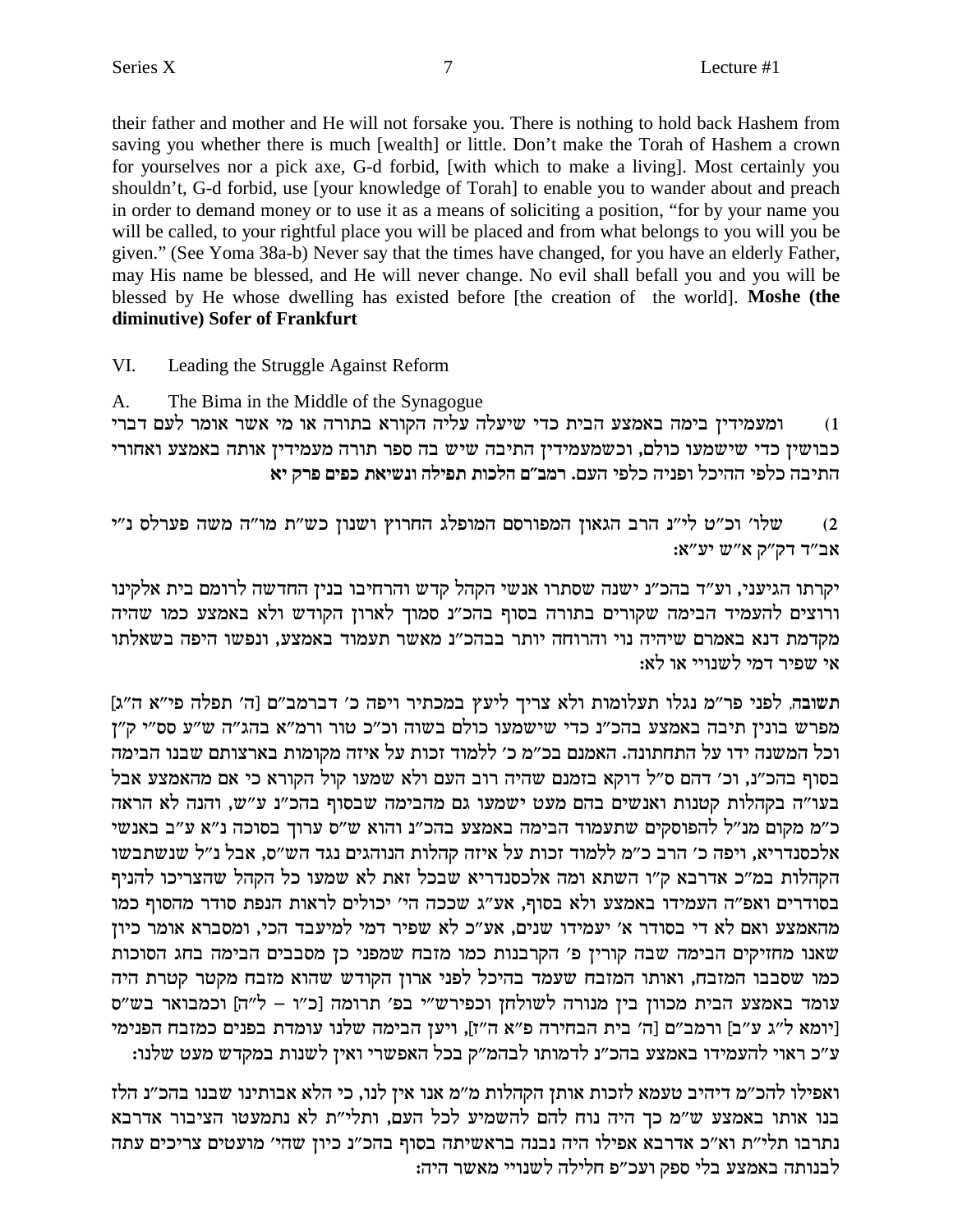ועוד נ"ל דאפילו להכ"מ באותן הקהלות היינו לבנות בהכ"נ חדשה במקום שלא הי' בהכ"נ מעולם אבל אחר שבנו במקום בהכ"נ הישנה אין לשנות, דהרי איתא בפסיקתא (הוא בירושלמי שבת פי"ב ה"ג) והקמות את המשכן כמשפטו אשר הראת בהר וכי יש משפט לקרשים אלא קרש שזכה להנתן בצפון לא ישתנה לתנו לדרום, ומכאן פסק מהרי"ל ללמוד מזה לנסרים שעושים מהם סוכת מצוה ונ״ל אע״פ שמוסיפים על העיר ועל העזרות [כשבועות י״ד ע״א] וממילא ישתנו הענינים מ״מ לא ישתנה הניתן בצפון לתנו בדרום והניתן באמצע להסיע ממקום, שהרי בית שני היה גדול מבית ראשון [כב״ב ג׳ ע״א] ואפ״ה לא נשתנו העמדת הכלים מזבח ומנורה ושולחן לא נשתנו מן האמצע, אע״פ לפי ערך הבנין של עכשיו יהיה האמצע להלאה מהאמצע שהיה בבהכ״נ הישנה מ״מ אותו בהכ״נ זכה להיות בימה שלה באמצעה כמו קרש שזכה בדרום וכו׳, <u>והכלל החדש אסור מן התורה</u> בכל מקום ופר״מ מקומו מוזכר לו לטובה למחות בחזקת יד להעמיד הדביר על מכונו וגם כל העם הזה על מקומו יבוא בשלו׳, ואחתום בברכה א״נ דש״ת פ״ב יום ג׳ ז׳ אדר תק״צ לפ״ק: משה״ק סופר מפפד"מ. שו"ת חתם סופר חלק א (או"ח) סימן כח

בדבר בימה שאינה באמצע כ"א אדר ראשון תשי"ט. מע"כ ידידי מוהר"ר נחמן מאיר  $(3)$ בערנארד שליט"א רב בעיר וויטשיטא, קענזעס.

בדבר בימה באמצע ודאי יש לעשות באמצע אבל לענין להתפלל בביהכ"נ שלא עשו באמצע איני רואה לאסור, ומה שאומרים שבאונגארן אסרו לא ידוע זה בברור ומסתבר שהיה זה רק במקומות ההם שעשו זה בשביל רעפארם כי במקומות ההם היה זה מהתחלות מעשה הרעפארמער הרשעים אבל במקומות אחרים שאין כוונתם בשביל רעפארם אלא בשביל שיהיו יותר מקומות ועוד טעמים כאלו אין לאסור מלהתפלל שם, כי אין זה מעיקרי דיני קדושת ביהכ"נ אלא כדי שישמעו כל המתפללים קריאת התורה כמפורש ברמ"א סימן ק"נ וכן הוא ברמב"ם פי"א מתפלה ה"ג והכ"מ מיקל אף לכתחלה בבתי כנסיות קטנים להיות לצד אחד בשביל נוי עיי"ש, ולכן אף שודאי לכתחלה צריך להשתדל שיעשו הבימה באמצע שלא לשנות ממנהג כל מדינותינו, ועיין בחת"ס או"ח סימן כ״ח שנתן עוד טעם חדש מסברתו במה שצריך באמצע ואף שאין טעמו מוכרח מ״מ לכתחלה יש ודאי לחוש לדבריו אבל לענין לאסור להתפלל גם לטעמיה אין שום מקום, ואם האמת כהשמועה שאסרו באיזה מקומות היה זה רק הוראת שעה במדינתם בשביל הרעפארמער ואם יש שני בתי כנסיות באחד הבימה באמצע ובאחד בצד אחד יש לקבוע מקום תפלתו בביהכ״נ שהבימה באמצע שהוא כהראוי והגון. תשובות אגרות משה אורח חיים ב' ס' מ"ב

Regarding the matter of only having a Bima in the middle of the synagogue. Adar 21, 5719 (1959). To my dear friend HaRav Nachman Meir Bernard, Rav in Wichita, Kansas:

Regarding the matter of only having a Bima in the middle of the synagogue, one should certainly make it in the middle. Regarding praying in a synagogue where they did not place it in the middle, however, I don't see that it should be forbidden. Regarding that which they say that in Hungary they forbade [praying in such a synagogue], it is not known clearly to be factual. It makes sense that it was only made as a reaction to Reform, as the evil [leaders of] Reform introduced their innovations in those places. In other places, however, where their intention was not to introduce innovations as part of the Reform agenda, but rather in order to allow more space [for the congregants to pray] or for other similar reasons, one cannot forbid praying there, for this [rule of a Bima in the middle] is not part of the essential laws regarding the sanctity of the synagogue but rather in order that all of the congregants should hear the reading of the Torah, as is explicitly stated by the Ramo, Chapter 150 and the Rambam, Hilchos Tefilah Chapter 11 Paragraph 3. [In fact,] the Kesef Mishna allows one to place the Bima on to one side in a small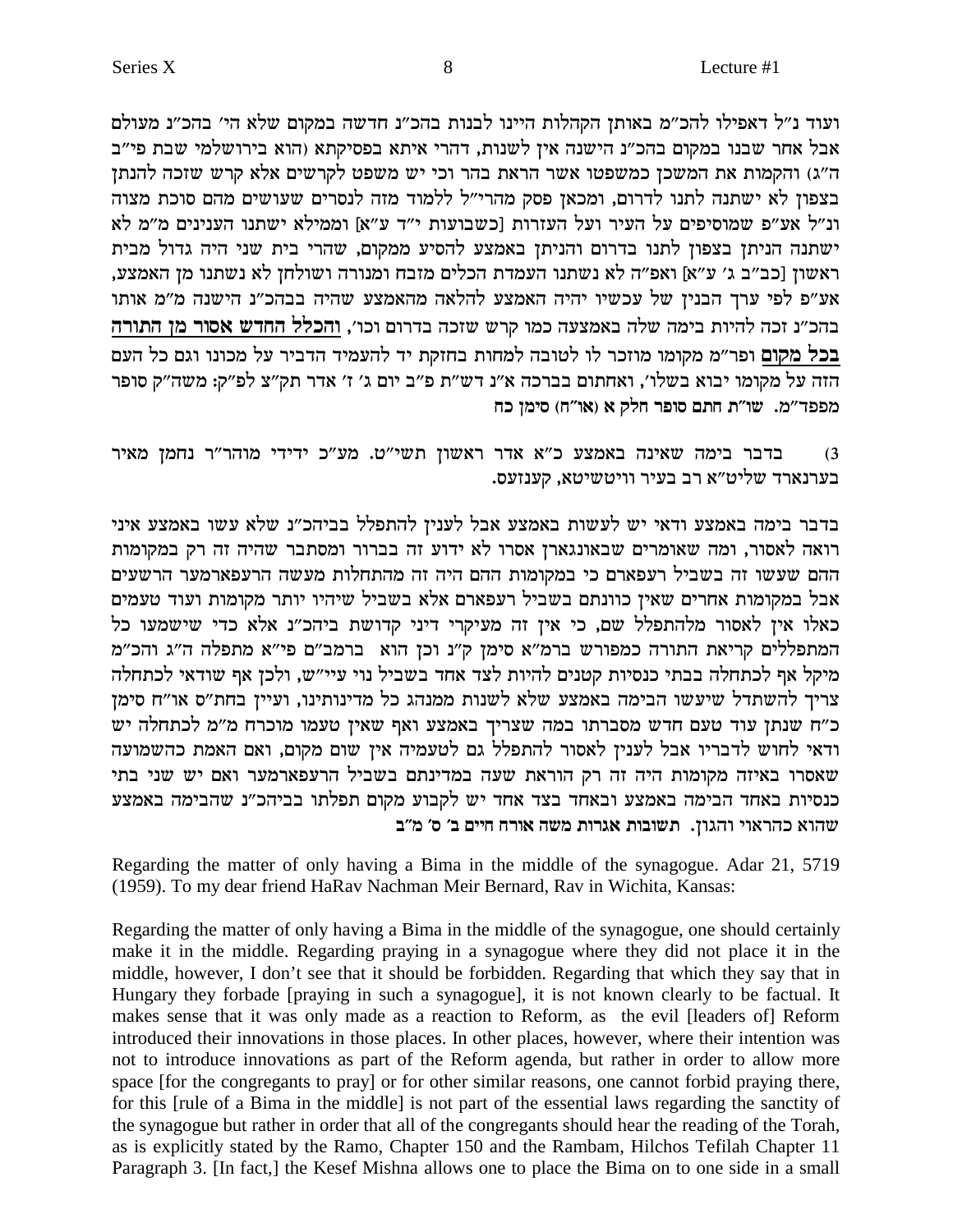synagogue when done for aesthetic reasons. Consequently, one should certainly make the effort to place the Bima in the middle [of the synagogue], in order not to depart from the custom that is wide spread thoughout every one of the countries in which we dwell. The Chasam Sofer, in his Teshuvos [Volume I] Orach Chaim Chapter 28, offers a novel reason for having the Bima in the middle. Even though his reasoning is not compelling, nevertheless one should certainly take into account his opinion. Regarding the question of praying in such a synagogue, however, even according to the reason of the Chasam Sofer, there would be no prohibition. If there is truth in the rumor that in certain places they forbade praying in such a synagogue, this was a special ruling (horo-as sho-oh) in their lands in order to counter Reform. Now if there are two synagogues [in a community] where one of them maintains the Bima in the middle and the other has it on one side, one should pray in the synagogue with the Bima in the middle, which is its proper and fitting position. Teshuvas Igros Moshe, Orach Chaim II 42

#### $B<sub>1</sub>$

. . . והיותר נראה לפע"ד שהיה חוק של עובדי כוכבים הקדמונים להכניס כלי זה דוקא בבית עבודתם ולא היו משמשים בכלי זה לשום שמחה אחרת, ומשום הכי נאסר במקדש משום בחוקותיהם, שהיה כלי זה מיוחד להם כבר קודם בית המקדש ואם כן נאסר לנו מדין תורה. ועיין פירש״י (בתובל קין) [ביובל] תופש כנור ועוגב לע״ז. ואם כן הוי כנור ועוגב כמו מזבח ומצבה על פי מ"ש הרמב"ן פרשת שופטים בפסוק ולא תקים לך מצבה.

ואבותינו ספרו לנו שבימי קדם היה עוגב בפראג בבית הכנסת "על תנאי", והזכיר זה בספר או"ן עמוד י"ז אלא שם העיד שקר שיהודי מנגן בליל שבת עד חצי שעה בלילה. ד' יצילנו! (עיין מכתב ה' מדיינא דק"ק פראג) עיין שם פ"ב דשבת שאפילו שופר לא היו מטלטלים אחר התקיעה ששית. גם אנו מקובלים שפסקו נגינתם בפראג טרם אמרם מזמור שיר ליום השבת ומכל מקום אמת שבפראג השיר היה להם בעוגב, גם שגו מהנגון המיוחד להם, אבל בכל שארי בתי כנסיות שבעיר גדולה לא–להים הלזה לא עשו ככה וגם זו משנתקלקלה שוב לא תקנוהו ובכל מקום מושב בני ישראל לא שמענו ככה. וכבר כתב הש"ך בח"מ סס"י ל"ז דלענין מנהג בכל כיוצא בזה הוא לא ראינו ראיה ברורה שקבלו עליהם הדבר לאיסור . . . תשובת חתם סופר, אלה דברי הברית אגרת י״ב

... What seems to me more correct, in my humble opinion, is that there was a custom of the ancient idolators to only use this instrument [as part of the service] in their temples. They did not use this instrument for any other joyous occasion. Consequently, it was forbidden to use this instrument in the Bais HaMikdash, [the Holy Temple,] because of the prohibition (Leviticus 18:3), "nor shall you walk in their ordinances," as this instrument was solely designated for this purpose, even before the construction of the Bais HaMikdash. If so, it is forbidden for us to use by Torah law. See Rashi's comment to Genesis 4:21, regarding Jubal (Yuval); he was the father of all who handle the harp and pipe (organ). [Rashi comments there that he designed these instruments to be used to accompany the idolatrous service.] Consequently, the harp and pipe [or organ] are similar to the [many stones] altar and single stone altar, according to the commentary of Ramban in Parshas Shoftim on the verse (Deuteronomy 16:22), "Neither shall you set you up any single stone altar; which the L-rd your G-d hates."

Our fathers told us that in a previous time there was an organ in the "Altneu" synagogue in Prague. This is mentioned in the work Ohr Nogah p. 17. He testified falsely, however, that the Jews of Prague played on this instrument a full half hour into the night. May G-d save us from such a thing! (See above in the letter sent by the Holy community of Prague.) Now look at the second chapter of the tractate Shabbos wherein it states that they didn't move the shofar [which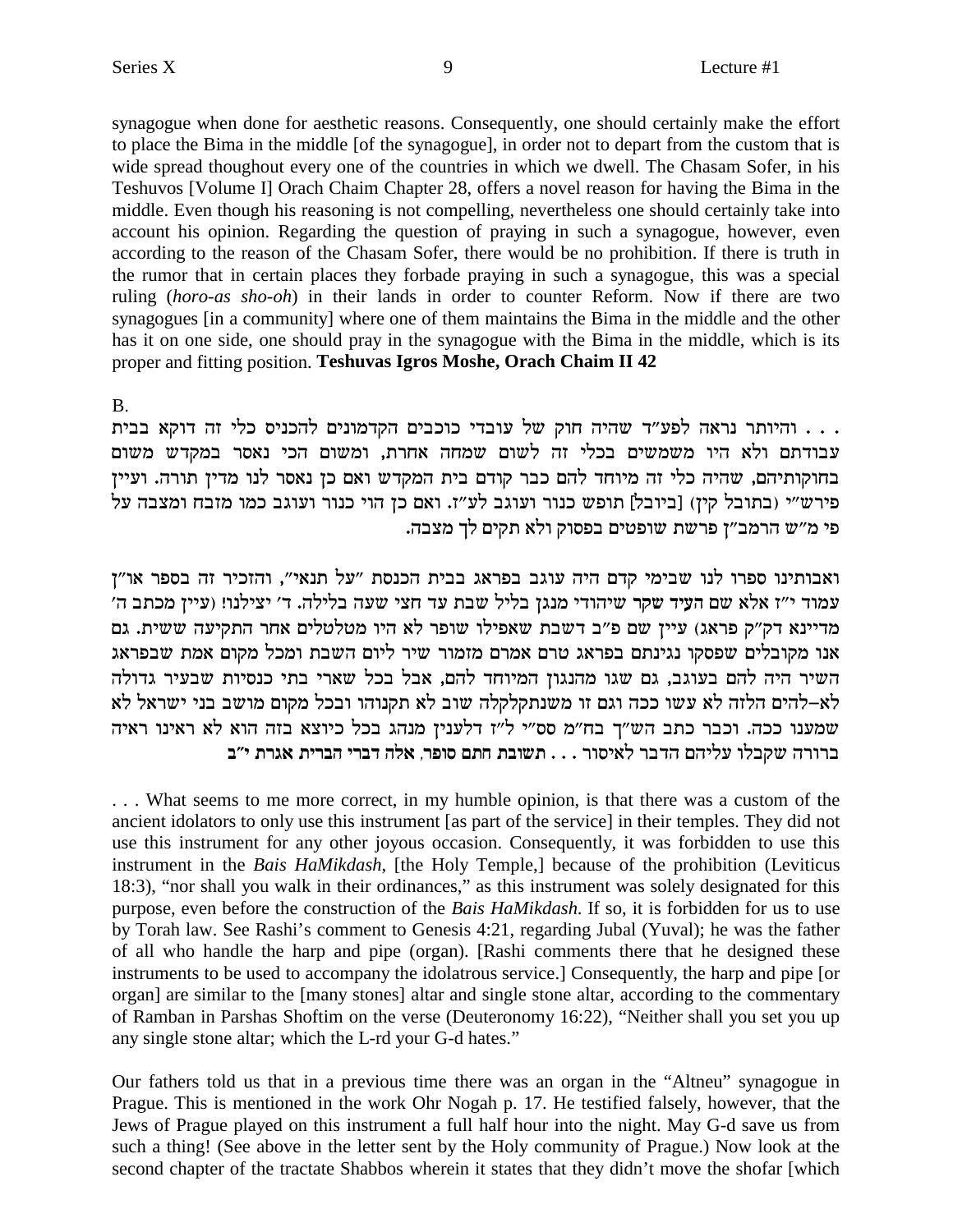יקרתו הגיעני ונפשו היקרה בשאלתו נידון עיר א' שהרופא כהן ומנימוסי המדינה שאין המתים נקברים עד אחר שבדקו הרופא ומעיד עליו שנתיאש אחר נפלו אם מותר לכהן לכנס אפי׳ ליגע לבדוק כנ״ל וחפץ מעלתו להתיר ובנה יסודו על ב׳ דברים (א׳) אם הדור שלפנינו התירו הלנת מתי'שהוא בעשה ול"ת והתירו משום ס' נפשות ה"ה יש להתיר כאן (ב') נתלה בשו"ת בית יעקב שפלפל אם להתיר לכהן ליכנס לחולה גוסס. הנה בקראי דברים אלו יוצאים מפה גברא דכוותיה עמדתי מרעיד ונבהל מאד מי הוא זה ואיזהו שהתיר בדור שלפנינו הלנת מתים ולהתיר עפ״י חכמי ישראל לא שמעתי ולא ראיתי והנה פר״מ נתלה באילן גדול בתשו׳ יעב״ץ ח״ב ודמיונו וזכרונו כוזב לו כי לא נמצא שם כן אך בספרי המאספים ובס׳ בכורי עתים נמצא אגרות משנת תקל"ב שהחכם רמ״ד טען להתיר איסורן של חכמי ישראל באמרו כי רופאי זמנינו אמרו שאין נודע גבול המגביל בין חיים למות וא״א אלא בעיכול הבשר והביא ראיתו ממתני׳ סוף מס׳ נדה הזב והזבה והנדה וכו׳ .<br>מטמאי׳ עד שיתעכל הבשר וכן פסק הרמב"ם ועוד מריש פרק ח' דמסכתת שמחות שמבקרים על המתים עד ג' ימים ופ"א חי אחד אחרי כן כ"ה שנים והוליד בנים וא"כ ק"ו ומה משום כבודו של מת מלינים להביא לו ארון ותכריכים כש״כ מפני פקוח נפשו וכ׳ מאז חפרו בכוכין והיה אפשר לדפוק על קברו אבל בזמנינו שקוברין בארץ ממש על כרחך להלינו אלו דבריו והאי חילוק בין קברים לכוכין הזכיר הפרישה בי"ד סי' שצ"ד ובש"ך שם סק"ב. אך הגאון מו"ה יעב"ץ מחה לי' אמוחא מאה עוכלי בעוכלא ולא נשא לו פנים וגם אגרות מהרב המ"ץ דשווארין יע"ש כי היטב דיבר הרב ההוא ומעתה לא ידעתי מאן ספון מאן חשוב להתיר וכמדומה לי הואיל במדינת קיסר יר"ה הורגלו להלין מטעם .<br>המלך וגדוליו נשכח הדבר עד שחשבוהו לדין תורה. ונחזי אנן הנה בלי ספק כשאמרה התורה כי יהי׳ באיש חטא משפט מות והומת וכו׳ לא תלין וכו׳ כי קבור תקברנו והעובר על זה בשום מת עובר על עשה ול״ת ע״כ אז נמסר לנו שיעור מיתה אולי הי׳ אז מסורת מבעלי טבעיים הראשונים אעפ״י שנשכח מרופאי זמנינו ועליהם סמכו ז"ל בהרבה ענינים מעניני התורה כמבואר פר"ע פ"ה ע"א וסמכו אקרא לא תסיג גבול ריעך אשר גבלו ראשונים או אם לא היה להם מסורת מהטבעיים ע"כ קבל מרע"ה השיעור מהלכה למשה מסיני או שסמכו עצמן אקרא כל אשר רוח חיים באפו דהכל תלוי בנשימת האף וכמבואר ביומא פ"ה ע"א ופסקו רמב"ם וטוש"ע. ולומר נפל מפולת שאני כאשר כ׳ ידידי נ״י תמי׳ גדולה בעיני וכי קרא נשמת רוח חיים במפולת מיירי ועוד דבר ידוע בהיפוך כי המתים מיתה פתאומיות יש לחוש יותר שנדמה כמת מחמת בהלה וכעין חולה שיתוק שקורין ושלאג) ואפ״ה כשפסקה נשמתו שוב אין מחללין שבת וע״כ כלל הוא לכל המתים שזהו שיעור המקובל בידינו מאז היתה עדת ד׳ לגוי קדוש וכל הרוחות שבעולם אם ימלאו חפניהם רוח לא יזיזונו ממקום תורתינו הקדושה והנה כן משמע ברמב״ם פ״ד מאבל הל׳ ה׳ כ׳ והמעמץ עם יציאת נפש הר״ז שופך דמים אלא ישהה מעט שמא נתעלף והנה היה לנו להודיע אימת יציאת הנפש ואיזה שיעור וגבול יש לו אע״כ סמך עצמו אמ״ש פ״ב מהל׳ שבת במפולת שבודקין עד חוטמו ושם ניכר יציאת

#### HaBris, Letter 12

 $\mathsf{C}$ 

was used to warn of the approach of Shabbos] after the sixth blow of the Shofar, [which was quite close to the onset of Shabbos]. We also have a tradition that they stopped playing the instrument before they said: Mizmor Shir L'Yom HaShabbos (Psalm 92). But in any case, it is true that in Prague they played an organ and they were struck by its special musical effect. In all of the other synagogues in the great and G-dly Prague, however, they did not do so. And, in addition, when the organ broke down [in that one synagogue], they didn't bother fixing it. Furthermore, wherever Jews have created communities, we have never heard of such a practice. The Sifsei Kohen Choshen Mishpat, at the end of Chapter 37 writes that in any similar circumstance where we never witnessed such a thing, it is a clear proof that the [communities] accepted it upon themselves as something which is forbidden. Rav Moshe Sofer, Eleh Divrei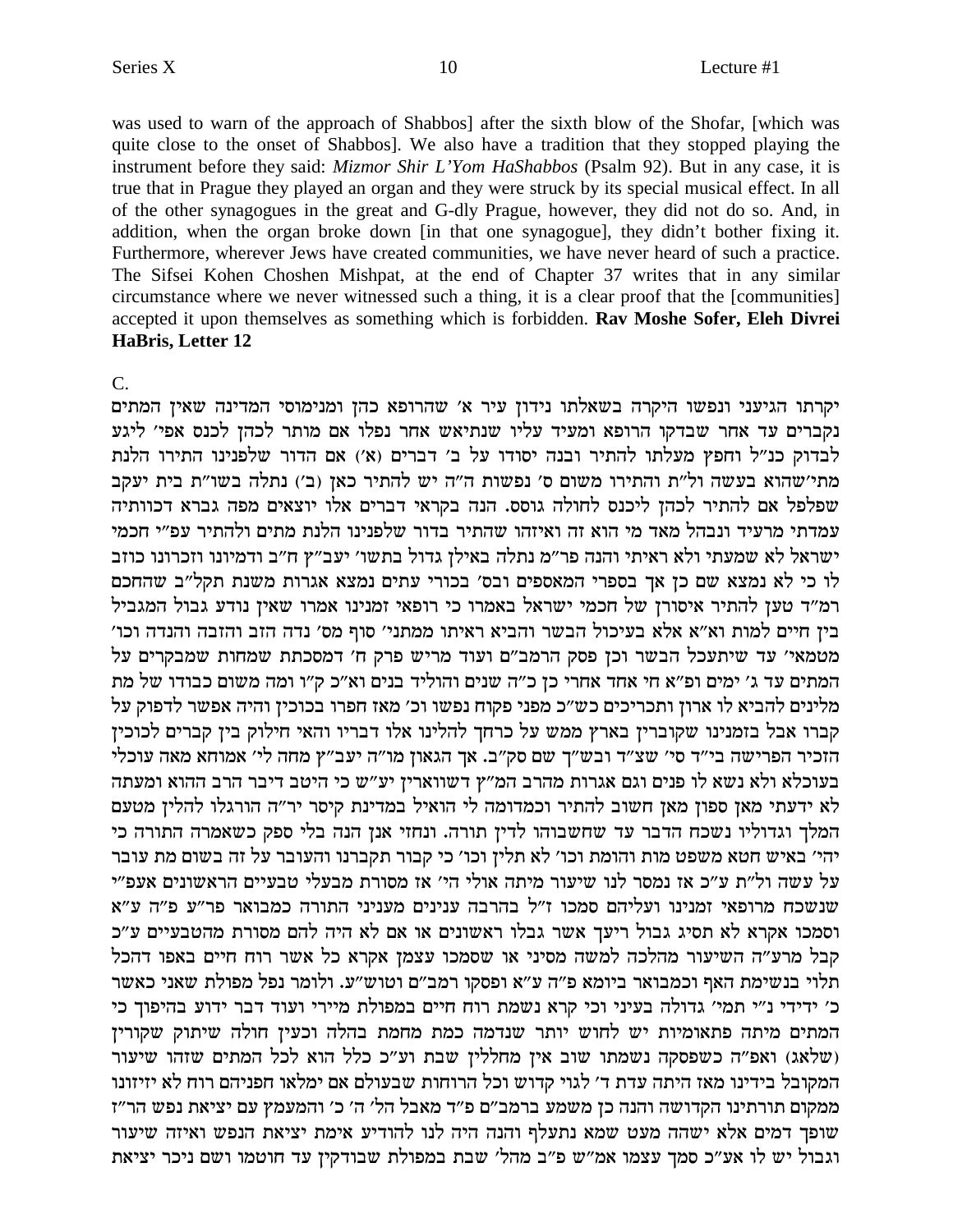הנפש וע"ז כ' כאן שאחר כך ישהה מעט זמן מועט שמא נתעלף ואז מותר לעמץ עין אע"פ שכתב לעיל שהמעמץ עם יציאת הנפש הר"ז שופך דמים מ"מ אחר ששהה מעט שוב יצא מהחשש עילוף ולא אמר שימתין עד שיראה בו סימני עיכול היינו כתמים שחורים וירוקים שהוא סי׳ שכבר התחיל הבשר להתעכל בפנימיות והוא לכל הפחות כמה שעות אחר יציאת נשמה או אפי׳ יום או יומים אע״כ לא חשש הרמב״ם לספק בזה כלל. . . . שו״ת חתם סופר חלק ב (יו״ד) סימן שלח

I received your precious correspondence and your question regarding a Kohen who was a physician in a certain city. There the state law mandated that someone deceased could not be buried unless a physician first examined him and verified that he had truly died. Is it then allowed for a Kohen to enter [the person's home] and to even touch him in order to examine him. His honor had wished to allow this and based his argument upon two considerations: 1) If the previous generation allowed a dead body to be left without burial overnight, which is in violation of a positive and negative commandment and allowed this because of the principle that one is allowed to violate the Torah in order to possibly save a live (safek nefashos) - [as he well may be still alivel, so too there is grounds to allow this in this situation. 2) This allowance was also based upon the teshuvos Bais Yaakov who discussed the issue of whether a Kohen is allowed to enter the room of a *gosses* (a moribund patient). Behold, when I read these words which were issued from a man that I deem to be my colleague, I stood dumbstruck. Who, amongst the sages of the previous generation allowed the delay of a burial? I have never heard of such a thing and I have never seen such a thing! Behold his honor based himself upon a responsum *(teshuva)* of Rav Yaakov Emden in the second volume of his responsa. Unfortunately, his honor's memory was faulty as it is not there. However, in the works of the Me'asfim and the work Bikurei Ittim there is a letter from the year 5532 (1772) in which the scholar R. Moshe [Mendelssohn] of Desau argued that the prohibition of the sages of Israel be lifted since present day physicians claim that one cannot know the boundary between life and death and it is only possible to verify death only after the decomposition of the flesh. He based his proof upon a Mishna at the end of the tractate Nidah (10:4) in which it states, "If a zav, a zavah, a menstruant, a woman after childbirth or a leper have died [their corpses] convey uncleanliness by carriage until the flesh has decayed." The Rambam rules according to this Mishna. In addition, at the beginning of the eighth chapter of Mesichta Semachos it states that one is allowed to visit the dead body [that has been put in a catacomb] for up until three days. Once, [a person was found to be alive] and lived for an additional twenty five years and fathered sons. Consequently, one can logically infer that if one is allowed to delay a burial for the purpose of bringing him a casket or shrouds, most certainly in order to save his life, one should be allowed to delay burial. He wrote that in antiquity they dug catacombs and it was possible for he who was mistakenly interred to knock on [the wall] of his tomb. Today, however, when they actually bury in the earth itself, we, perforce, must delay the burial. Those were his (R. Moshe Mendelssohn's) words. That distinction between regular tombs and catacombs is mentioned by the Perisha Yoreh Deah Chapter 394 and in the Shach paragraph 2. However, the Gaon Rav Yaakov struck it with the equivalent of a hundred blows and didn't show [Mendelssohn] any respect and nor [was respect shown him] in the letters sent to him by the Chief Rabbi of Schwerin. Look there, for the words of that Rav are well expressed. That being the case, who is that person of stature whom you refer to who permits delaying the burial. It seems to me that since in the state of the Kaiser, may his majesty be exalted, they are in the habit of delaying burial by decree of the Kaiser and his officials, the matter was forgotten and they mistakenly thought that it was allowed by Torah law. Let us take [a closer] look [at the matter]. Behold, without a doubt, when the Torah said that if a person committed a capital crime and was put to death you should not let the body stay overnight etc. Rather you should bury him [immediately]. One who violates this is in violation of a positive and negative commandment. We are forced to say that at that time the exact determination of death

11